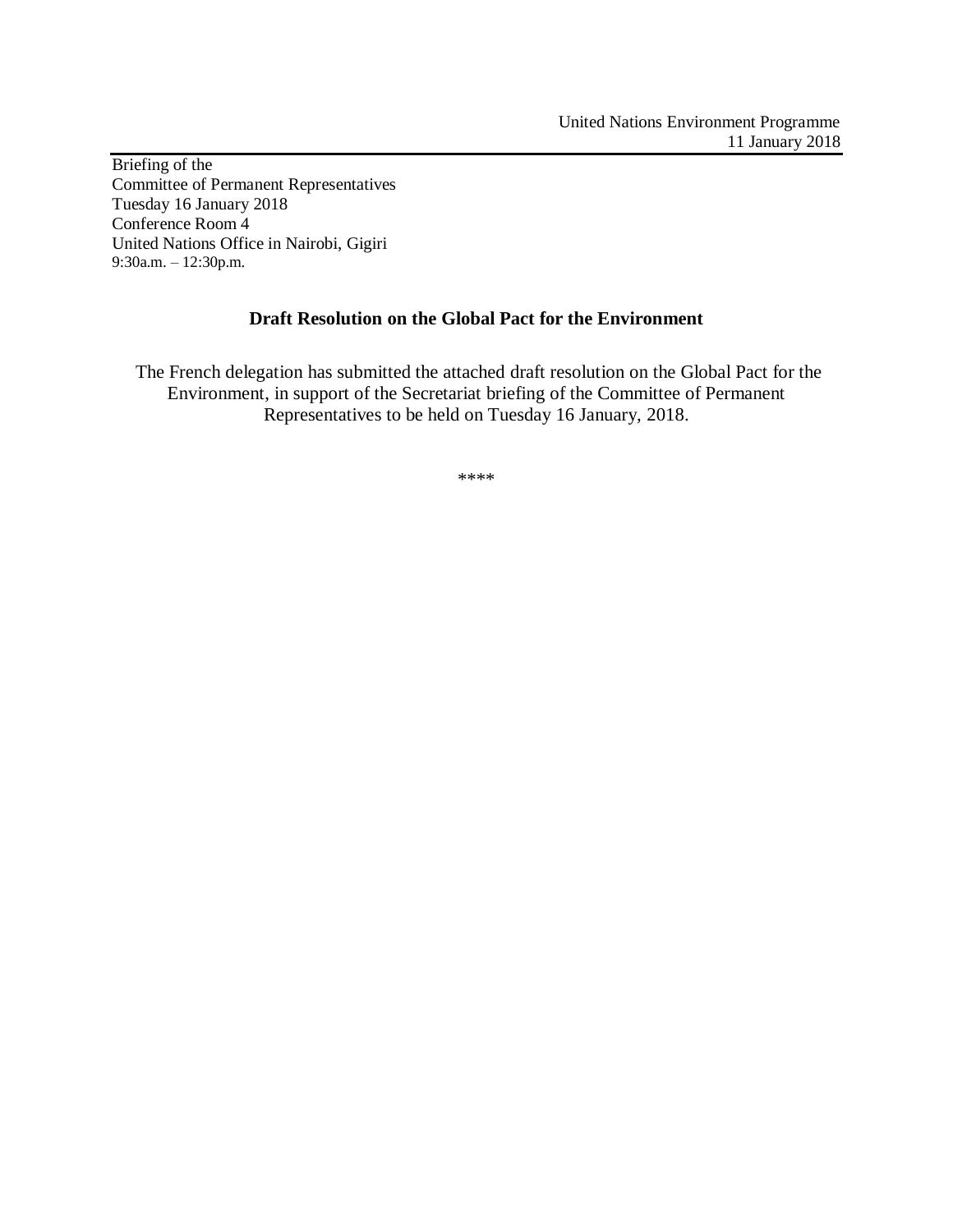## **Draft Resolution on the Global Pact for the Environment**

Draft (4 December 2017)

Seventy-second session

**Agenda item 14 (Integrated and coordinated implementation of and follow-up to the outcomes of the major United Nations conferences and summits in the economic, social and related fields)**

## **Development of a Global Pact for the Environment to strengthen the implementation of international environmental law**

The General Assembly,

*Recalling* the principles and purposes of the Charter of the United Nations,

*Recalling* the Declaration of the United Nations Conference on the Human Environment, adopted at Stockholm on 16 June 1972, the Rio Declaration on Environment and Development, the Johannesburg Declaration on Sustainable Development and the Plan of Implementation of the World Summit on Sustainable Development (Johannesburg Plan of Implementation), and the outcome document of the United Nations Conference on Sustainable Development entitled "The future we want",

*Reaffirming* its resolution [70/1](https://undocs.org/A/RES/70/1) of 25 September 2015, entitled "Transforming our world: the 2030 Agenda for Sustainable Development", in which it adopted a comprehensive, far-reaching and peoplecentered set of universal and transformative Sustainable Development Goals and targets, its commitment to working tirelessly for the full implementation of the Agenda by 2030, and its recognition that eradicating poverty in all its forms and dimensions, including extreme poverty, is the greatest global challenge and an indispensable requirement for sustainable development, its commitment to achieving sustainable development in its three dimensions — economic, social and environmental — in a balanced and integrated manner, and to building upon the achievements of the Millennium Development Goals and seeking to address their unfinished business,

*Taking note* of the Summit of a Global Pact for the Environment, held in New York, on 19 September 2017,

*Stressing* the need to urgently address, in a comprehensive manner, the challenges posed by environmental degradation,

*Recognizing* existing commitments under international environmental law,

1. *Decides* to develop an international instrument, called a Global Pact for the Environment, that will aim to complement and improve the coherence of international environmental law and to facilitate the implementation of existing obligations under international environmental law, and to this end:

- a) *Decides* to establish, prior to holding an intergovernmental conference, an open-ended intergovernmental working group to negotiate a Global Pact for the Environment;
- b) *Decides* that the open-ended intergovernmental working group shall meet in New York, from 2018 until preferably 2020;
- c) *Requests* the President of the General Assembly to appoint two co-facilitators to lead the intergovernmental consultations and negotiations of the working group on issues related to the Global Pact for the Environment, in regular coordination and consultation with all Member States, regional groups, and all relevant stakeholders, and underlines that the consultations and negotiations must be open, transparent and inclusive ;